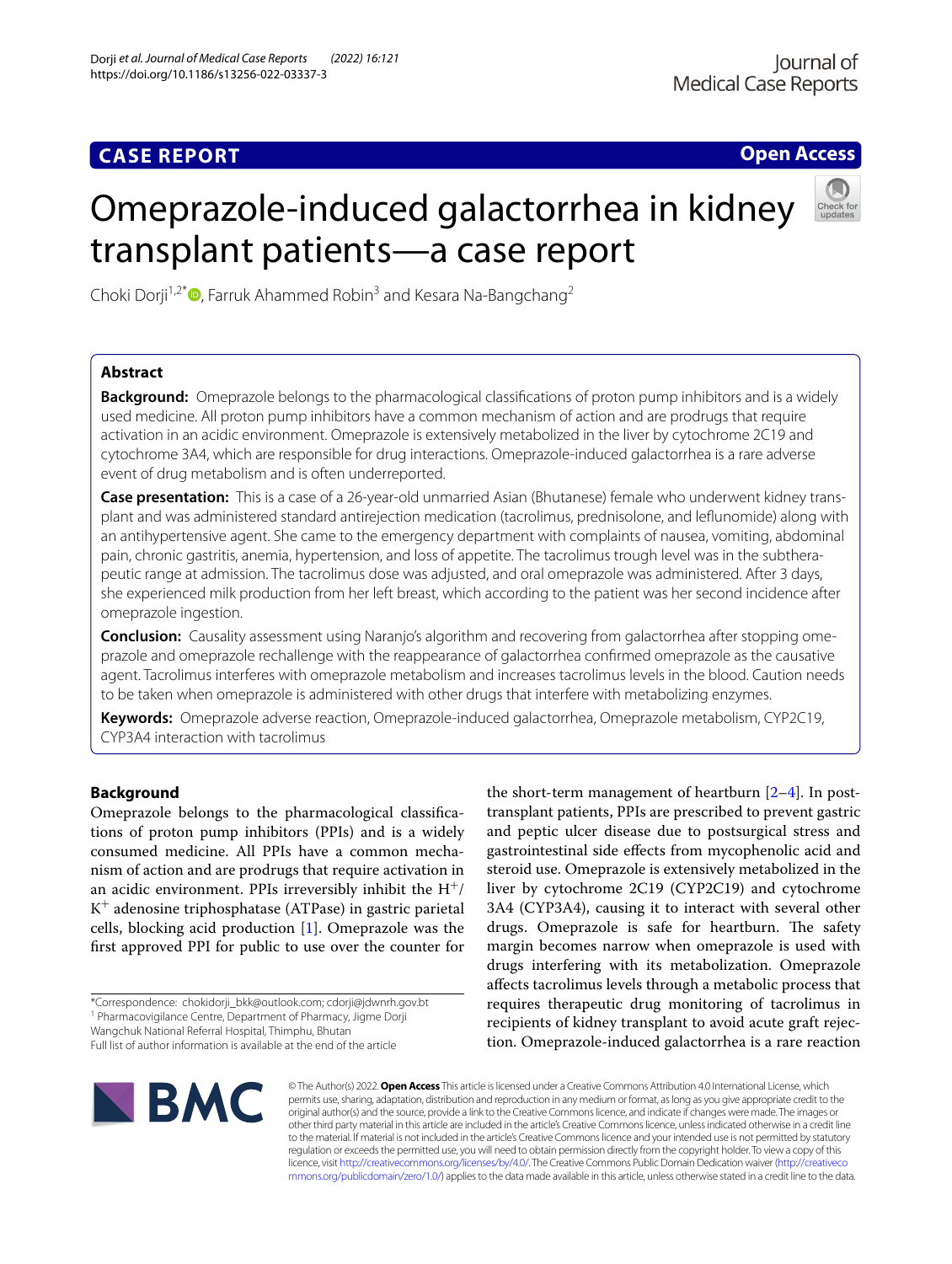based on the omeprazole metabolism process. Seven omeprazole-induced galactorrhea reactions have been reported in the VigiBase system maintained by Uppsala Drug Monitoring Centre as of 13 July 2021. Among these, two individual case safety reports (ICSRs) were reported from Germany and France, as well as one each from Spain, the Netherlands, and Bhutan. Often, rare drug reactions are unreported because such drug reactions are not labeled in the product summary characteristics. It is important to report a rare drug reaction in the form of a case study so that health professionals become aware of drug reactions.

#### **Case**

This is a case of 26-year-old unmarried, self-employed Asian (Bhutanese) woman, weighing 44 kg and 163 cm tall admitted to the medicine ward for nausea, vomiting, abdominal pain, chronic gastritis, anemia, hypertension, loss of appetite, and elevated serum blood urea and creatinine. The case was reported to the Pharmacovigilance Centre on 16 November 2020 as an adverse drug reaction. The patient underwent renal allograft replacement in 2013, and a second transplant was performed in 2015. Since then, she has been on regular oral antirejection and antihypertensive medication comprising tacrolimus (Tacrograf) 2 mg twice daily, prednisolone 5 mg once daily, lefunomide 20 mg once daily, nifedipine 40 mg twice daily, and hydralazine 50 mg three times daily. On the evening of 6 November 2020, she experienced nausea, vomiting, and severe abdominal pain and was brought to the emergency department, where physical examination was unremarkable, with no fever but a tender abdomen. Vital signs were as follows: blood pressure (BP) 152/94 mm/Hg, visual pain score 3/10, respiratory rate 18 breaths per minute; pulse rate 86 beats per minute; saturated partial oxygen (SpO<sub>2</sub>) 96%; and body temperature 96 °F. Laboratory fndings were as follows: hemoglobin (Hb) 7.7 g/dl (11.3-14.9 g/dl); red blood cell (RBC) count  $3.3 \times 10^6/\mu$ l (3.76–4.84  $\times 10^6/\mu$ l); hematocrit (Hct) 24.7% (33–45%), white blood cell (WBC) count  $21.4 \times 10^3/\mu$ l (4–10  $\times 10^3/\mu$ l); serum creatinine (Cr) 8.6 mg/dl (0.6–1.2 mg/dl), and urea (Ur) 200 mg/ dl (15–45 mg/dl). She received ceftriaxone 1 g intravenously once daily as an empirical antimicrobial therapy, paracetamol (acetaminophen) 300 mg intravenously three times daily, ranitidine 50 mg intravenously three times daily, thiamine 100 mg intravenously once daily, and intravenous infusion of lactate ringer with 5% dextrose in the emergency room along with antirejection medication. On 7 November 2020, she was transferred to the medicine ward. Her tacrolimus trough level was 3.07 ng/dl (4–8 ng/dl), Gravindex for urine sample was negative, 24-hour urine protein was 391 mg/dl (< 150 mg/dl),

urine volume was 300 ml in 24 hours, and 24-hour protein was 1.7  $g/24$  hours (< 0.15  $g/24$  hours). The medication administered and laboratory reports in the medical ward are presented in Tables [1](#page-2-0) and [2.](#page-3-0) After 3 days, on 10 November, the patient complained of milk production from a single breast (Fig. [1a](#page-4-0)). When interviewing the patient on her past medication use and the drug reaction, she revealed that she experienced a similar reaction to omeprazole in 2013 after kidney transplant. Oral omeprazole was immediately discontinued. The amount of milk production started to decrease, and on 18 November 2020, production stopped completely (Fig. [1](#page-4-0)b). Adverse drug reactions were entered into the Vigifow system and reported to the National Pharmacovigilance Centre. The causality assessment score on Naranjo's algorithm was 10 (> 9 Defnite) (Table [3](#page-5-0) and [4\)](#page-5-1). On 20 November 2020, the tacrolimus trough level was 5.9 ng/dl (4–8 ng/dl) at a 2.5 mg twice daily dose. She was discharged from the hospital on 26 November 2020 and continued to receive treatment and dialysis as an outpatient.

#### **Discussion**

Galactorrhea is defned as nonlactational milk production at 1 year after pregnancy and cessation of breastfeeding. It can occur in nulliparous and postmenopausal women and even in men. Although the incidence varies, it can occur in 90% of women with hyperprolactinemia. Estrogen, progesterone, and prolactin (PRL) are essential for breast development and lactation. Drug-induced hyperprolactinemia is a concern of underreporting drug reactions due to a lack of externally visible symptoms, patient reluctance due to embarrassment, and lack of awareness among clinicians. In a pharmacoepidemiological analysis of the French pharmacovigilance database from 1985 to 2000, of 182,836 spontaneous adverse drug reaction reports, 159 (0.08%) drug reactions were related to hyperprolactinemia. The male-to-female sex ratio was 5.9 (136 women and 29 men), and the mean age was 40 (range 14–85) years. In the same study, the class of drugs reported included neuroleptics (31%), neuroleptic-like drugs (28%), antidepressants (26%), H2 receptor antagonists (5%), and others (10%). All of these drugs inducing galactorrhea were reported only in the literature and were not labeled in the product summary characteristics [[5,](#page-6-3) [6](#page-6-4)]

The mechanism by which neuroleptic drugs induce hyperprolactinemia involves regulation of dopamine and PRL in the brain. Four dopaminergic pathways involved are as follows: (i) mesolimbic tract, (ii) mesocortical tract, (iii) nigrostriatal tract, and (iv) tuberoinfundibular dopaminergic (TIDA) tract. Increased PRL results in higher activity of TIDA neurons, whereas a decrease in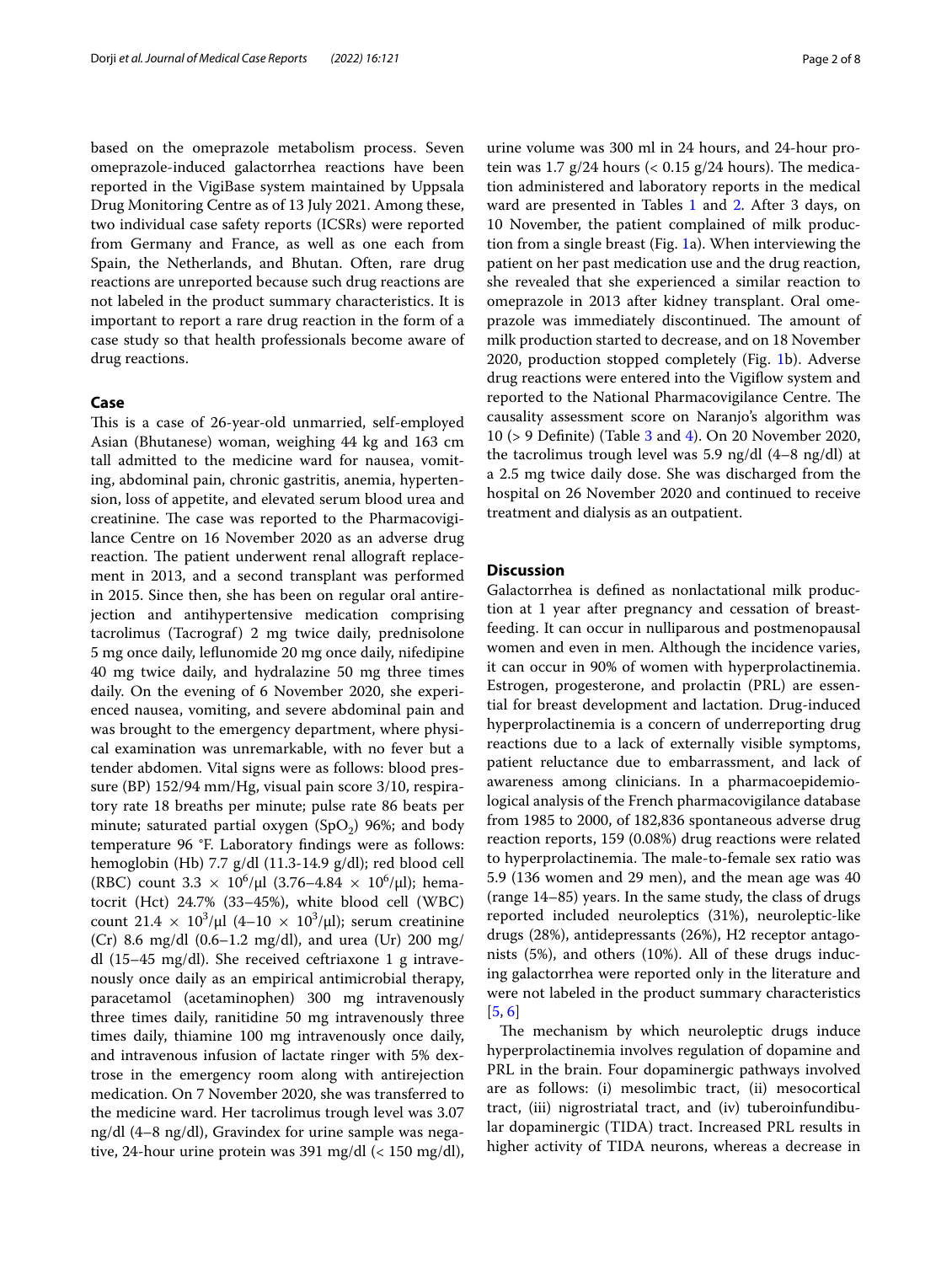| <b>Serial</b><br>number | Name of concomitant drugs used              | <b>Start date</b> | <b>Remarks</b>                                                                                                                                           |
|-------------------------|---------------------------------------------|-------------------|----------------------------------------------------------------------------------------------------------------------------------------------------------|
|                         | Tacrolimus (Tacrograf) 2.5 mg BID PO        | 7 November 2020   | Dose administered according to trough Co level. Medicine being continued                                                                                 |
| $\overline{2}$          | Leflunomide 20 mg OD PO                     | 7 November 2020   | No change in medicine since kidney transplant. Medicine being continued                                                                                  |
| 3                       | Prednisolone 50 mg OD PO                    | 7 November 2020   | Dose increased from 5 mg OD to 50 mg OD on admission                                                                                                     |
| $\overline{4}$          | Omeprazole 20 mg BID PO                     | 7 November 2020   | Discontinued on 10 November 2020 after suspecting ADE                                                                                                    |
| 5                       | Nifedipine 40 mg BID PO                     | 7 November 2020   | Medicine being continued with same dose as before                                                                                                        |
| 6                       | Hydralazine 50 mg TID PO                    | 7 November 2020   | Medicine being continued with same dose as before                                                                                                        |
| 7                       | Losartan 25 mg BID PO                       | 14 November 2020  | Medicine being continued and asked to follow up in the OPD                                                                                               |
| 8                       | Furosemide 40 mg BID PO                     | 15 November 2020  | Medicine being continued and asked to follow up in the OPD                                                                                               |
| 9                       | Valganciclovir 450 mg every 48 hours<br>PO  | 14 November 2020  | Empirical therapy for viral infection<br>Dose adjusted according to serum creatinine level<br>Medicine being continued and asked to follow up in the OPD |
| 10                      | Ceftriaxone 1 g intravenous OD              | 6 November 2020   | Empirical therapy for bacterial infection<br>Dose adjusted according to serum creatinine level<br>Discontinued on discharge                              |
| 11                      | Fluconazole 150 mg OD PO                    | 14 November 2020  | Empirical therapy for fungal infection<br>Help increase tacrolimus trough level<br>Medicine being continued and asked to monitor tacrolimus drug level   |
| 12                      | Cotrimoxazole 480 mg OD PO                  | 15 November 2020  | Prophylaxes for pneumocystis pneumonia<br>Medicine being continued and asked to follow up in the OPD                                                     |
| 13                      | Sevelamer 800 mg TID PO                     | 7 November 2020   | Medicine being continued and asked to follow up in the OPD                                                                                               |
| 14                      | Calcium 500 mg + vitamin D 250 IU<br>TID PO | 7 November 2020   | Medicine being continued and asked to follow up in the OPD                                                                                               |
| 15                      | Thiamine 75 mg OD PO                        | 7 November 2020   | Medicine being continued and asked to follow up in the OPD                                                                                               |
| 16                      | Sodium bicarbonate 500 mg TID PO            | 14 November 2020  | Medicine being continued and asked to follow up in the OPD                                                                                               |
| 17                      | Vitamin C 250 mg TID PO                     | 13 November 2020  | Medicine being continued and asked to follow up in the OPD                                                                                               |
| 18                      | Potassium chloride 600 mg TID PO            | 14 November 2020  | Medicine being continued and asked to follow up in the OPD                                                                                               |

#### <span id="page-2-0"></span>**Table 1** List of drugs administered in the medicine ward

*BID* twice daily, *OD* once daily, *TID* thrice daily, *IU* international unit, *PO* per oral route

circulating PRL levels lowers their activity. Dopamine, which is released from the terminal in the median eminence of the hypothalamus, travels down the pituitary through the portal veins, and PRL controls its release by altering release through a mechanism called "short-loop feedback regulation." As the level of PRL increases, the amount of dopamine available to the pituitary increases. Dopamine is a predominant inhibitor of PRL secretion. Released dopamine binds to the dopaminergic 2 receptor  $(D_2R)$  on the membrane of lactotroph cells and inhibits PRL gene transcription and proliferation of lactotrophs, which further inhibits PRL synthesis and release [\[7](#page-6-5), [8](#page-6-6)]. Elevated estrogen levels cause hyperplasia of lactotrophs and hyperprolactinemia by antidopaminergic action at the pituitary level [[9,](#page-6-7) [10](#page-6-8)].

The mechanism by which antidepressants may cause hyperprolactinemia is not well understood, though several theories explain the involvement of serotonin stimulation of GABAergic neurons and indirect modulation of prolactin release. A role of serotonin in the elevation of PRL has been proposed  $[10-13]$  $[10-13]$  $[10-13]$ . PRL is synthesized and secreted from the anterior pituitary gland. In pathophysiological conditions such as thyroid disorder, vasoactive intestinal polypeptide stimulates PRL synthesis and thyrotropin-releasing hormone increases secretion; in renal impairment, it decreases PRL clearance and increases serum PRL levels. [[14,](#page-6-10) [15\]](#page-6-11).

Drugs including antihypertensive drugs (verapamil, methyldopa) and gastrointestinal motility drugs (metoclopramide) are reported to cause hyperprolactinemia. Verapamil is believed to cause hyperprolactinemia by blocking hypothalamic generation of dopamine and methyldopa by inhibiting the enzyme aromatic-L-amino decarboxylase, which is responsible for converting l-dopa to dopamine. Metoclopramide and domperidone are dopamine receptor blockers. More than 50% of patients taking these drugs experience efects, including amenorrhea and galactorrhea in women and impotence in men [\[9](#page-6-7), [14,](#page-6-10) [16](#page-6-12), [17\]](#page-6-13). A study involving metoclopramide-treated patients reported an average length of time from the end of treatment to disappearance of galactorrhea at 57 ( $\pm$  12) days [\[16](#page-6-12)]. However, our patient had not taken any of the mentioned drugs at or prior to admission. Her regular medication includes antirejection and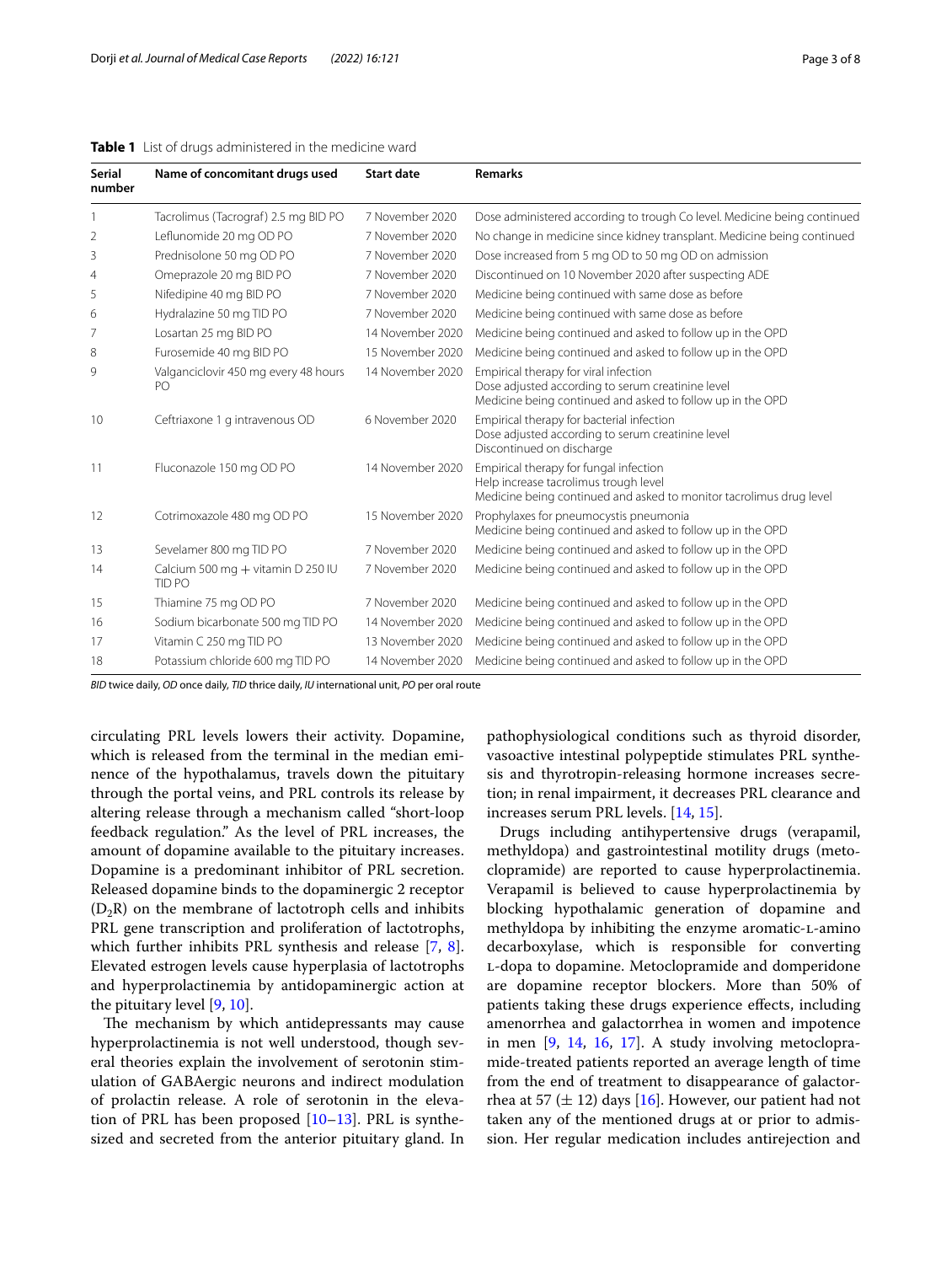<span id="page-3-0"></span>**Table 2** Laboratory parameters from date of admission to discharge from hospital

| Laboratory parameters                            | 7<br>November<br>2020 | 15<br><b>November</b><br>2020 | 23<br><b>November</b><br>2020 |
|--------------------------------------------------|-----------------------|-------------------------------|-------------------------------|
| White blood cell $(4-10 \times 10^3/\mu l)$      | 21.4                  | 26.7                          | 18.5                          |
| Red blood cells (3.76-<br>$4.84 \times 10^3/\mu$ | 3.3                   | 3.9                           | 3.3                           |
| Hematocrit (33-45%)                              | 24.7                  | 31.5                          | 27                            |
| Hemoglobin (11.3-14.9 g/dl)                      | 7.7                   | 9.6                           | 8.2                           |
| Platelets (150-450 $\times$ 10 <sup>3</sup> /µl) | 208                   | 247                           | 207                           |
| Urea (15-45 mg/dl)                               | 200                   | 100                           | 30                            |
| Creatinine (0.6-1.2 mg/dl)                       | 8.6                   | 6.1                           | 2.2                           |
| Sodium (133-146 mEg/L)                           | 140                   | 136                           | 134                           |
| Potassium (3.8-5.4 mEg/L)                        | 3.1                   | 2.9                           | 3.6                           |
| Chloride (96-110 mEg/L)                          | 107                   | 112                           | 105                           |
| SGOT (AST) (5-40 IU/L)                           | 22                    | 18                            | 16                            |
| ALT (5-40 IU/L)                                  | 16                    | 32                            | 18                            |
| Alkaline phosphatase (35-<br>104 IU/L)           | 130                   | 114                           | 110                           |
| Total bilirubin (0.1-1.2 mg/dL)                  | 0.3                   | 0.2                           | 0.2                           |
| Direct bilirubin (< 0.2 mg/dL)                   | 0.1                   | 0.1                           | 0.1                           |
| Tacrolimus (4-8 ng/ml)                           | 3.07                  |                               | 5.9                           |

*ALT* alanine transaminase, *SGOT(AST)* serum glutamic-oxaloacetic transaminase (aspartate aminotransferase), *103/uL* cells per microliter, *g/dL* gram per deciliter, *mg/dL* milligram per deciliter, *mEq/L* milliequivalents per Liter, *IU/L* international unit per liter, *ng/mL* nanogram per milliliter

antihypertensive drugs excluding verapamil or methyldopa. In the emergency room, she received two doses of injection ranitidine. There are few cases in which galactorrhea is reported to be due to cimetidine and ranitidine; however, in most of these cases, the drug reaction occurred after 30–60 days of administration [[18](#page-6-14)[–20](#page-6-15)]. In our case, we did not suspect ranitidine as the culprit drug considering the dose and duration of injection she received on admission.

The level of PRL is usually raised with symptoms of galactorrhea  $[14]$  $[14]$  $[14]$ . However, the test was not performed for our patient, as the PRL test is rarely advised in our hospital. According to verbal information, the patient experienced a similar reaction to omeprazole in 2013 when she was undergoing kidney transplant in India and recovered after discontinuing omeprazole. Documentation of her past medical history, including records on drug reactions, was not available when she was admitted.

There are reports of cases similar to the present one in recipients of kidney transplant who had elevated serum PRL levels at 140 ng/mL (2.8–29.2 ng/mL). Two weeks after stopping omeprazole, serum PRL levels returned to normal (18.8 ng/mL), accompanied by resolution of galactorrhea [\[21](#page-6-16)].

In another case of rechallenge, esomeprazole-induced galactorrhea was associated with elevated fasting prolactin levels of 276  $\frac{mg}{ml}$  (5–25  $\frac{ng}{ml}$ ) and 656  $\frac{pg}{ml}$ (20–145 pg/ml) estradiol after esomeprazole administration for 7 days. Magnetic resonance imaging (MRI) brain and thyroid function tests were normal, and a urine pregnancy test negative. Upon discontinuing esomeprazole for 3 days, galactorrhea was resolved, and PRL levels declined to 23 ng/ml. After 7 days, the estradiol level also returned to normal. After 1 month, the patient took esomeprazole again (rechallenged) and came to the OPD with galactorrhea [[22\]](#page-7-0).

Adverse reactions from drug interactions (DIs) have been reported for PPIs when co-administered with drugs that are metabolized by the CYP2C19 and CYP3A4 enzymes. Omeprazole is a prodrug and needs to undergo metabolism for its acid inhibitory action. Hydroxy-omeprazole and omeprazole sulfone are two metabolites of omeprazole formed by CYP2C19 and CYP3A4, respectively [[23,](#page-7-1) [24\]](#page-7-2). PPIs are frequently prescribed for kidney transplant patients after surgery to overcome steroid-induced gastritis. Antirejection drugs, especially calcineurin inhibitors (tacrolimus and cyclosporine), interact with omeprazole in recipients of kidney transplant who have CYP2C19 gene mutations and use CYP3A4 for intestinal and hepatic elimination, resulting in increased tacrolimus levels [\[25](#page-7-3)]. Omeprazole, lansoprazole, and pantoprazole are sensitive to degradation in the stomach acidic medium. Therefore, they are administered in modifed formulation to overcome this barrier. Omeprazole and lansoprazole are formulated as enteric-coated granules in hard gelatin capsules, and pantoprazole is formulated as an enteric-coated tablet [[23\]](#page-7-1). Pantoprazole shows a stronger inhibitory effect on CYP3A4, followed by omeprazole, esomeprazole, rabeprazole, and lansoprazole [[2\]](#page-6-1).

The drug metabolism process contributes to the mechanism by which omeprazole induces galactorrhea by inhibiting CYP3A4, leading to decreased metabolism of estrogen and thereby increasing serum estrogen levels. When estrogen is stimulated, prolactin is released by increasing mitotic activity in pituitary lactotrophs, enhancing prolactin gene transcription indirectly through vasoactive intestinal peptide and oxytocin gene expression  $(22, 26, 27)$  $(22, 26, 27)$  $(22, 26, 27)$  $(22, 26, 27)$  $(22, 26, 27)$  $(22, 26, 27)$ . Drug substrates such as tacrolimus administered with omeprazole or fuconazole (CYP2C19 and CYP3A4 inhibitor) will increase the tacrolimus level [\[2](#page-6-1)]. In our patient, the tacrolimus level was 5.9 ng/dl (4–8 ng/dl) on 20 November 2020 after administering oral fuconazole. Impaired renal function and accumulation of omeprazole metabolites may have triggered CYP3A4 inhibition. As cytochrome 3A4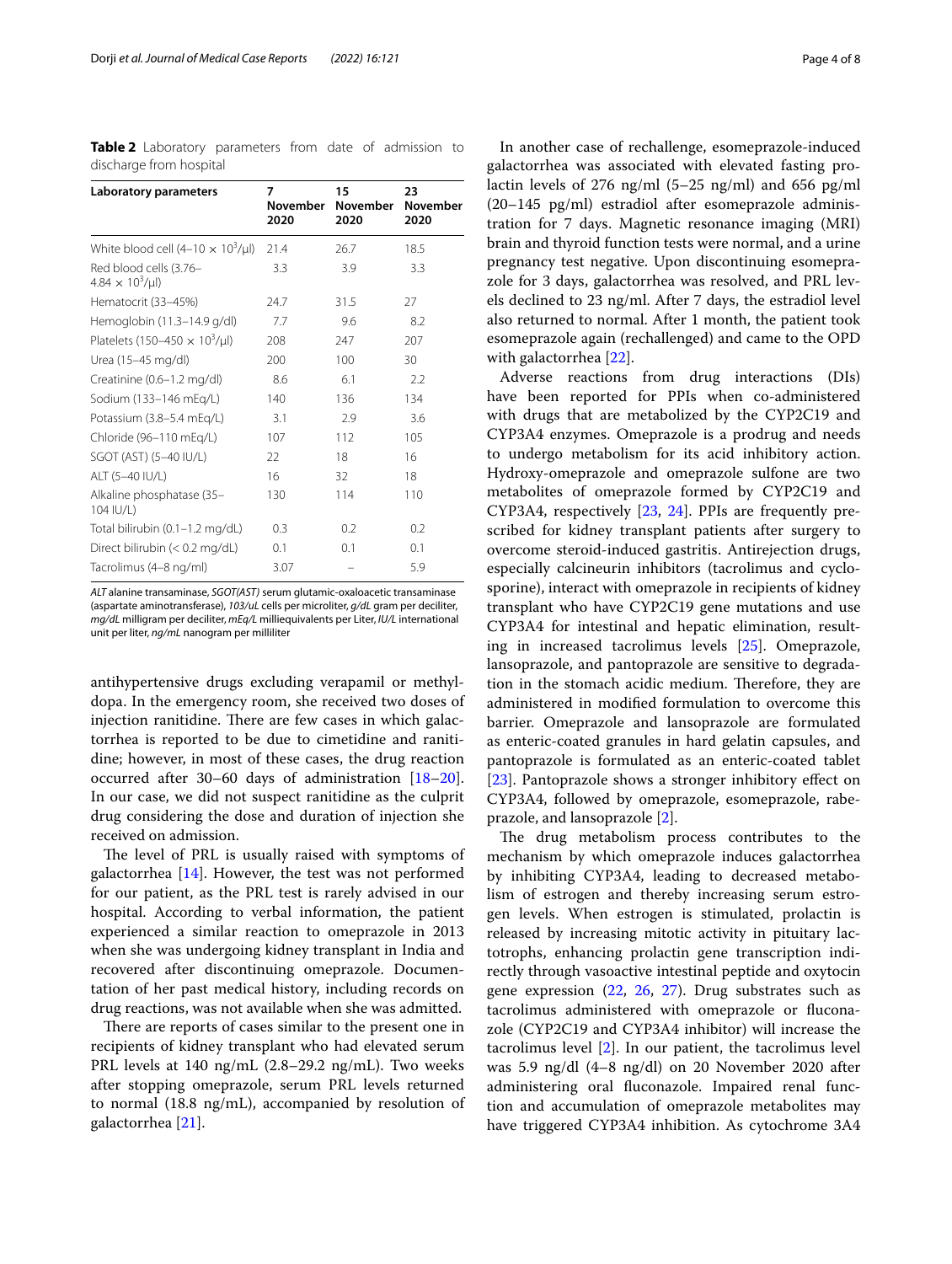<span id="page-4-0"></span>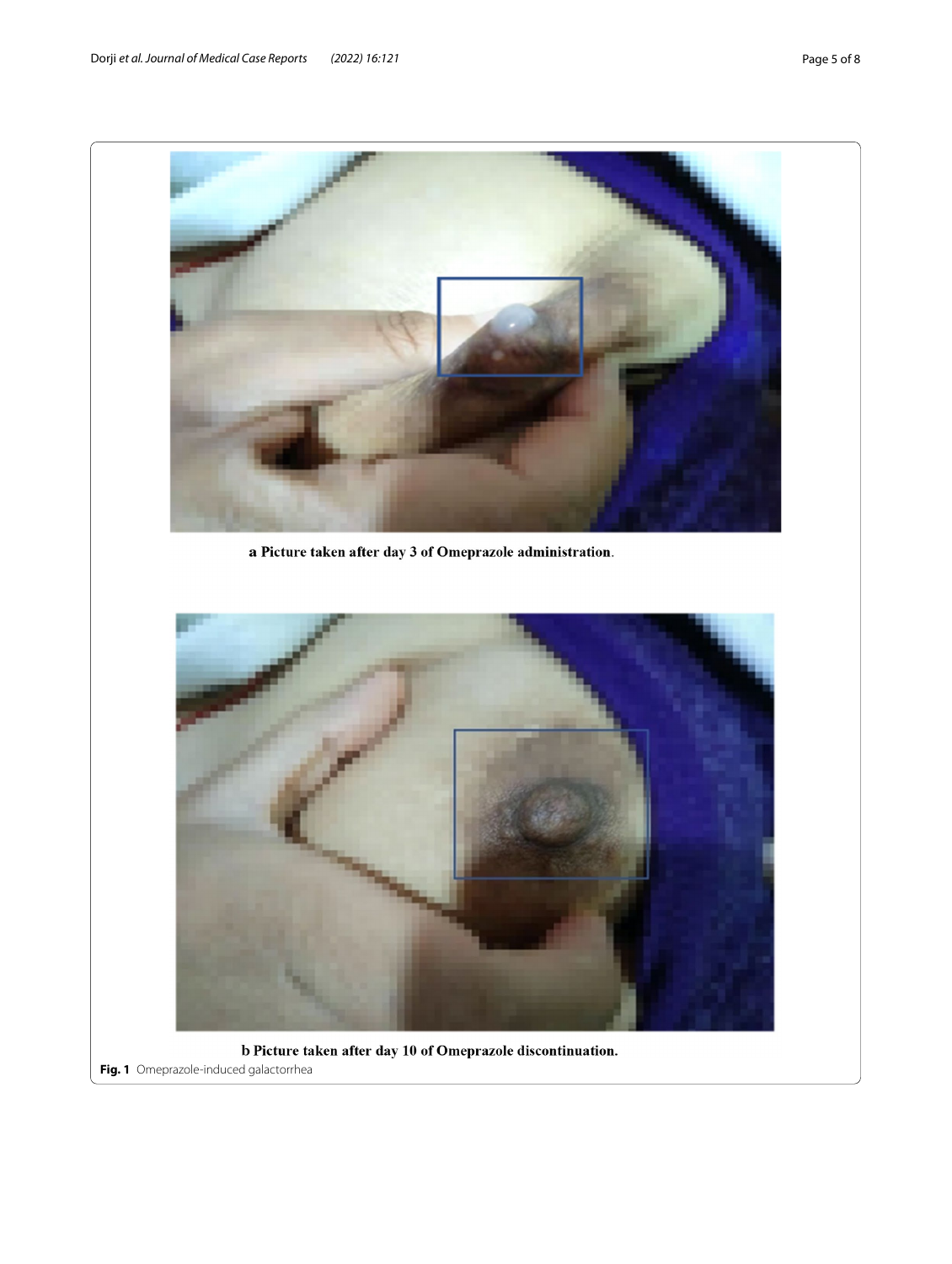#### <span id="page-5-0"></span>**Table 3.** Causality assessment using Naranjo's algorithm

| Question                                                                                                   | Yes  | No       | Don't know  | Score              |
|------------------------------------------------------------------------------------------------------------|------|----------|-------------|--------------------|
| 1. Are there previous conclusive reports on this reaction?                                                 | $+1$ | $\Omega$ | $\Omega$    |                    |
| 2. Did the ADR appear after the suspected drug was administered?                                           | $+2$ | - 1      | $\mathbf 0$ |                    |
| 3. Did the ADR improve when the drug was discontinued?                                                     | $+2$ | 0        | 0           |                    |
| 4. Did the ADR appear with rechallenge?                                                                    | $+2$ | - 1      | $\Omega$    |                    |
| 5. Are there alternative causes for the ADR?                                                               | $-1$ | $+2$     | $\Omega$    |                    |
| 6. Did the reaction appear when placebo was given?                                                         | - 1  | $+2$     | $\mathbf 0$ | 0                  |
| 7. Was the drug detected in blood at toxic levels?                                                         | $+1$ | $\Omega$ | $\Omega$    |                    |
| 8. Was the reaction more severe when the dose was increased or less severe when the dose was<br>decreased? | $+1$ | 0        | $\Omega$    |                    |
| 9. Did the patient have a similar reaction to the same or similar drug in any previous exposure?           | $+1$ | $\Omega$ | $\Omega$    |                    |
| 10. Was the ADR confirmed by any objective evidence?                                                       | $+1$ | 0        | 0           |                    |
| Total score                                                                                                |      |          |             | 10                 |
| <b>Total score</b>                                                                                         |      |          |             | Check one $\Box$   |
| $\geq 9$                                                                                                   |      |          |             | $\sqrt{}$ Definite |
| $5 - 8$                                                                                                    |      |          |             | $\Box$ Probable    |
| $1 - 4$                                                                                                    |      |          |             | $\Box$ Possible    |
| $\leq 0$                                                                                                   |      |          |             | $\Box$ Doubtful    |

The Defnite score correlates: followed a reasonable temporal sequence after a drug or in which a toxic drug level had been established in body fuids or tissues; followed a recognized response to the suspected drug, was confrmed by improvement in withdrawal of the drug and reappearance upon re-exposure *ADR* adverse drug reaction

<span id="page-5-1"></span>

|  |  | Table 4 Previously published case report on PPI-induced galactorrhea |  |
|--|--|----------------------------------------------------------------------|--|
|  |  |                                                                      |  |

| Age/sex             | <b>PPI</b>   | Dose              | Duration between drug intake<br>and galactorrhea | Serum PRL level<br>(nq/ml) | Refs.       |
|---------------------|--------------|-------------------|--------------------------------------------------|----------------------------|-------------|
| 13 years old/female | Omeprazole   | Not reported      | 4 days                                           | 288                        | $[28]$      |
|                     | Lansoprazole |                   | 7 days                                           | 49.7                       |             |
| 32 years old/female | Esomeprazole | 40 mg daily       | 7 days                                           | 276                        | $[22]$      |
| 21 years old/male   | Lansoprazole | 15 mg daily       | 265 days                                         | 32                         | $[29]$      |
| 26 years old/female | Omeprazole   | 40 mg twice daily | 90 days                                          | 140                        | (21)        |
| 26 years old/female | Omeprazole   | 20 mg twice daily | 4 days                                           | Test missed                | In our case |

metabolizes estrogen, estrogen levels increase when the enzyme is inhibited. Elevated estrogen levels are responsible for hyperprolactinemia.

Naranjo's algorithm was used to assess the causal relationship between the suspected drug and drug reaction. The causality assessment established the (i) temporal relationship between drug and drug reaction, (ii) biological plausibility, (iii) dechallenge, and (iv) rechallenge. Our patient was given omeprazole and developed galactorrhea within 3 days. As the patient developed a suspected drug reaction, omeprazole was discontinued. The patient started recovering after stopping omeprazole and was successfully dechallenged. The patient had a history of galactorrhea induced by omeprazole, and the current onset of galactorrhea after omeprazole administration confrmed successful rechallenge. As galactorrhea started

after omeprazole was initiated, there was a clear-cut temporal correlation of omeprazole with omeprazoleinduced galactorrhea. To the best of our knowledge, it is biologically plausible that omeprazole can cause galactorrhea through the mechanism mentioned above. Thus, considering the above cardinal aspects of causality of adverse drug reaction and Naranjo's algorithm, we confrmed this reaction to be defnite, with a score of 10. This event has been reported to the National Pharmacovigilance Centre and to the WHO-UMC International Drug Monitoring Centre via the Vigiflow system. The past history of our patient ofered solid clues to suspect omeprazole as the culprit drug; however, owing to lack of documentation and laboratory evidence, more studies are needed.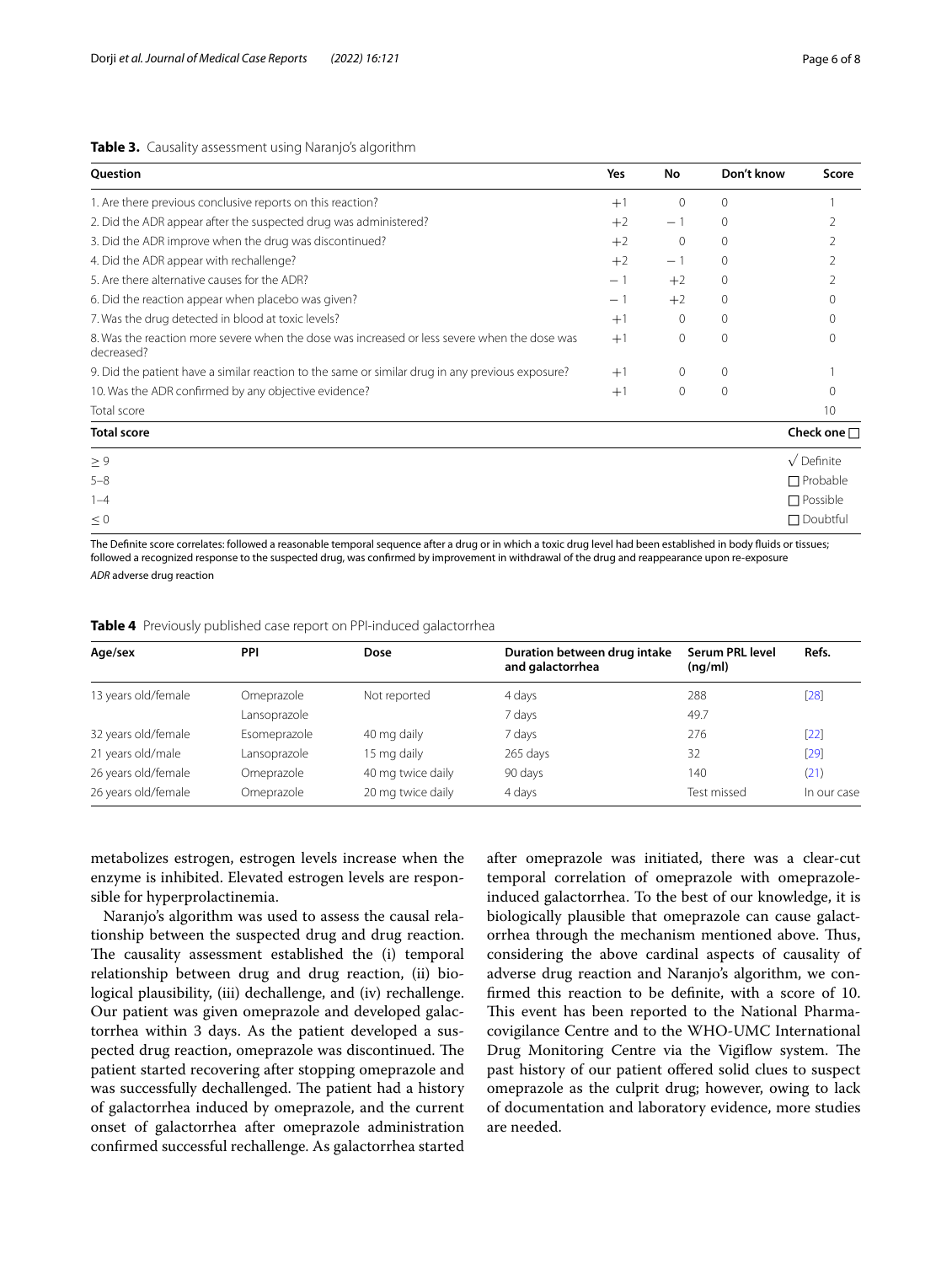### **Conclusion**

After causality assessment using Naranjo's algorithm, the patient recovered from galactorrhea after stopping omeprazole; self-rechallenge by the patient herself with reappearance of galactorrhea helped to confrm omeprazole as the causative agent. Tacrolimus interferes with omeprazole metabolism and increases tacrolimus levels in the blood. Caution needs to be taken when omeprazole is administered with other drugs that interfere with metabolizing enzymes.

#### **Abbreviations**

ADR: Adverse drug reaction; ATPase: Adenosine triphosphatase; BP: Blood pressure; CYP2C19: Cytochrome 2C19; CYP3A4: Cytochrome 3A4; Cr: Creatinine; MRI: Magnetic resonance imaging; OPD: Out-patient department; PRL: Prolactin; PPIs: Proton pump inhibitors; RBC: Red blood cell; SpO<sub>2</sub>: Saturated partial oxygen; TRH: Thyrotropin-releasing hormone; UPT: Urine pregnancy test; Ur: Urea; UMC: Uppsala Monitoring Centre; VIP: Vasoactive intestinal polypeptide; WBC: White blood cell.

#### **Acknowledgements**

This study would not have been possible without informed consent from the patient and her mother. Therefore, I would like to thank her and her mother for accepting the informed consent and letting this case be published. We would also like to thank the staff of the medical and emergency department of Jigme Dorji Wangchuk National Referral for providing us with all the information required in this case study. Finally, we would like to thank the staf of the hospital for their support.

#### **Authors' contributions**

CD reviewed the medical records and collected the case information, drafted the case study, and reported individual case safety reports to the National Pharmacovigilance Center. FAR interpreted the laboratory fndings and performed causality assessments. KN-B participated in the causality assessment and drafting of the manuscript. All authors read and approved the fnal manuscript.

#### **Authors' information**

Choki Dorji has a Master of Science degree in clinical pharmacy from Mahidol University, Thailand. He completed his master dissertation on pharmacovigilance and is currently working as a pharmacovigilance and ADR specialist in the pharmacovigilance center at Jigme Dorji Wangchuk National Referral. He is also a member of the national pharmacovigilance committee.

#### **Funding**

No sources of funding were used to assist in the preparation of this study.

#### **Availability of data and materials**

Figure [1](#page-4-0) and Tables [1](#page-2-0), [2,](#page-3-0) [3](#page-5-0), and [4](#page-3-0) attached.

#### **Declarations**

#### **Ethics approval and consent to participate**

This study was approved by the Research Ethics Board of Health (REBH), Ministry of Health of Bhutan under reference no. REBH/Approval/2021/098, and the Medical Education and Research Unit (MERU) of Jigme Dorji Wangchuk National Referral Hospital under approval reference no. JDWNRH/ MERU/01/2020-2021/292 dated on 19 July 2021.

#### **Consent for publication**

Written informed consent was obtained from the patient for publication of this case report and any accompanying images. A copy of the written consent is available for review by the Editor-in-Chief of this journal.

#### **Competing interests**

CD, FAR, and KN-B have no conficts of interest to declare that are relevant to the content of this study.

#### **Author details**

<sup>1</sup> Pharmacovigilance Centre, Department of Pharmacy, Jigme Dorji Wangchuk National Referral Hospital, Thimphu, Bhutan. <sup>2</sup> Graduate Studies, Chulabhorn International College of Medicines, Thammasat University, Bangkok, Thailand. 3 Department of Medicine, Jigme Dorji Wangchuk National Referral Hospital, Thimphu, Bhutan.

Received: 23 August 2021 Accepted: 18 February 2022<br>Published online: 27 March 2022

#### **Reference**

- <span id="page-6-0"></span>Shin JM, Sachs G. Pharmacology of proton pump inhibitors. Curr Gastroenterol Rep. 2008;10(6):528–34.
- <span id="page-6-1"></span>2. Li XQ, Andersson TB, Ahlström M, Weidolf L. Comparison of inhibitory efects of the proton pump-inhibiting drugs omeprazole, esomeprazole, lansoprazole, pantoprazole, and rabeprazole on human cytochrome P450 activities. Drug Metab Dispos. 2004;32(8):821–7.
- 3. Dent J. Review article: Pharmacology of esomeprazole and comparisons with omeprazole. Aliment Pharmacol Ther Suppl. 2003;17(1):5–9.
- <span id="page-6-2"></span>4. Miner P. Gastric acid control with esomeprazole, lansoprazole, omeprazole, pantoprazole, and rabeprazole: a five-way crossover study. Am J Gastroenterol. 2003;98(12):2616–20.
- <span id="page-6-3"></span>5. Peit A, Piednoir D, Germain ML, Trenque T. Drug-induced hyperprolactinaemia: a case/non-case study in the French pharmacovigilance database. Therapies. 2003;58(2):159–63.
- <span id="page-6-4"></span>6. La Torre D, Falorni A. Pharmacological causes of hyperprolactinemia. Ther Clin Risk Manag. 2007;3(5):929–51.
- <span id="page-6-5"></span>7. Petty RG. Prolactin and antipsychotic medications: mechanism of action. Schizophr Res. 1999;35(SUPPL):67–73.
- <span id="page-6-6"></span>8. Fitzgerald P, Dinan TG. Prolactin and dopamine: what is the connection? A review article. J Psychopharmacol. 2008;22(2 SUPPL):12–9.
- <span id="page-6-7"></span>Molitch ME. Medication-induced hyperprolactinemia. Mayo Clin Proc. 2005;80(8):1050–7.
- <span id="page-6-8"></span>10. Ab E, Fudge JL. From galactorrhea to osteopenia: rethinking serotonin– prolactin interactions. Neuropsychopharmacology. 2004;29(5):833–46.
- 11. Rittenhouse PA, Levy AD, Li Q, Bethea CL, Van de Kar LD. Neurons in the hypothalamic paraventricular nucleus mediate the serotonergic stimulation of prolactin secretion via 5-HT1c/2 receptors. Endocrinology. 1993;133(2):661–7.
- 12. Coker F, Taylor D. Antidepressant-induced hyperprolactinaemia. CNS Drugs. 2012;24(7):563–74.
- <span id="page-6-9"></span>13. Park YM. Serum prolactin levels in patients with major depressive disorder receiving selective serotonin-reuptake inhibitor monotherapy for 3 months: a prospective study. Psychiatry Investig. 2017;14(3):368–71.
- <span id="page-6-10"></span>14. Huang W, Molitch ME. Evaluation and management of galactorrhea. Am Fam Physician. 2012;85(11):1073–80.
- <span id="page-6-11"></span>15. Bronstein MD. Disorders of prolactin secretion and prolactinomas. Endocrinol Adult Pediatr. 2015;1–2(3):104-128.e6.
- <span id="page-6-12"></span>16. Taono T, Shioji T, Kinugasa T, Onishi T, Kurachi K. Clinical and endocrinological analyses of patients with galactorrhea and menstrual disorders due to sulpiride or metoclopramide. J Clin Endocrinol Metab. 1978;47(3):675–80.
- <span id="page-6-13"></span>17. Tamagna EI, Lane W, Hershman JM, Carlson HE, Sturdevant RAL, Poland RE, *et al*. Efect of chronic metoclopramide therapy on serum pituitary hormone concentrations. Horm Res Paediatr. 1979;11(4):161–9.
- <span id="page-6-14"></span>18. Spence RW, Celestin LR. Gynaecomastia associated with cimetidine. Gut. 1979;20:154–7.
- 19. Rodríguez LG. Jick H Risk of gynaecomastia associated with cimetidine, omeprazole, and other antiulcer drugs. BMJ. 1994;308(6927):503.
- <span id="page-6-15"></span>20. Delle Fave GF, Tamburrano G, De Magistris L, Natoli C, Santoro ML, Carratu R, *et al*. Gynaecomastia with cimetidine. Lancet (London, England). 1977;1(8025):1319.
- <span id="page-6-16"></span>21. Prikis M, MacDougall J, Narasimhadevara N. Proton pump inhibitorinduced galactorrhea in a kidney transplant recipient: a friend or foe? Case Rep Transplant. 2020;2020:1–5.